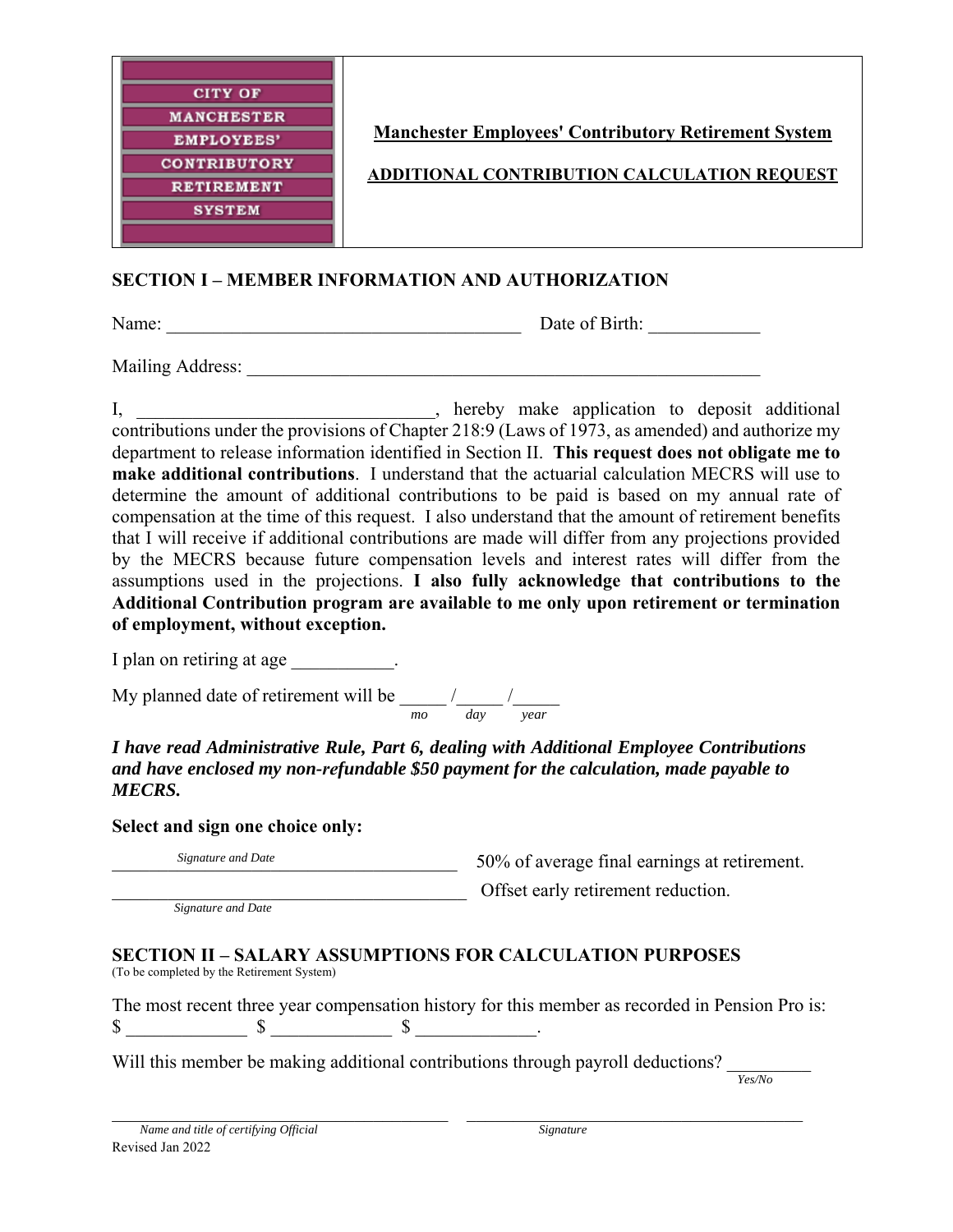## **Manchester Employees' Contributory Retirement System Additional Contributions Pursuant to Chapter 218:9 III Annual Allowable Contribution Worksheet for 2022**

Internal Revenue Code Section 415 governs the amount which a member can voluntarily contribute toward various IRS regulated programs. A MECRS plan amendment created by Chapter 102 Law of 2004 (HB-320) a.k.a. the **Additional Contribution Program** is subject to those limits established by the IRS. Amounts which a member elects to contribute under the provisions of this Chapter must be considered in conjunction with their annual salary, MECRS service credit upgrades and participation in City benefit programs in order to determine the contribution limits in any given year. The worksheet below is designed to help you determine the maximum you may contribute in our MECRS Additional Contribution Program in a calendar year. Under IRS rules, the Retirement System is required to annually review the amounts contributed into the Plan and determine if any member has exceeded the applicable Section 415 limit. If a member has exceeded the limit, the amount contributed in excess of that limit will be refunded to the member.

**Be sure to submit this signed worksheet with your contribution form and payment, or processing on your account may be delayed and your contribution may be disallowed and returned.** 

|                                                                                 | 1. Enter the amount of expected gross total compensation from the City to be<br>reported on Form W-2 or \$61,000, whichever is less.                                                                                                    | \$ |
|---------------------------------------------------------------------------------|-----------------------------------------------------------------------------------------------------------------------------------------------------------------------------------------------------------------------------------------|----|
|                                                                                 | 2. Enter 3.75% of your expected gross total compensation from the City for this<br>year.                                                                                                                                                |    |
|                                                                                 | 3. Enter the amount voluntarily paid into the MECRS in the form of "Service"<br>Credit Upgrades" made pursuant to Chapter 218:12, VI including any amount<br>not yet paid but otherwise scheduled to be paid until the end of the year. | S  |
|                                                                                 | 4. Enter the dollar value of Chapter 218:9, III contributions that you may have<br>already made in this calendar year including those through payroll deduction. \$                                                                     |    |
|                                                                                 | 5. Enter the amount of contributions made to City sponsored 403(b), or 457 plans<br>including any amount not yet paid but otherwise scheduled to be paid until the<br>end of the tax year.                                              |    |
|                                                                                 | 6. Enter the amounts allocated to Section 125 plans including any amount not<br>yet paid but otherwise scheduled to be paid until the end of the tax year.                                                                              | \$ |
|                                                                                 | 7. Add lines 2, 3, 4, 5 and 6.                                                                                                                                                                                                          | \$ |
|                                                                                 | 8. Subtract line 7 from line 1.                                                                                                                                                                                                         |    |
| This is an estimate of the maximum you can contribute for the current tax year. |                                                                                                                                                                                                                                         |    |

If you currently have payroll deductions for this program, be sure to take future deductions for this year into consideration.

I consider the extended the estimated eligible in the estimated eligible in the estimated eligible amount of contributions allowed for the present plan year as shown above and that I am not, to the best of my knowledge, exceeding the allowable contribution levels established by the IRS.

Signature Date: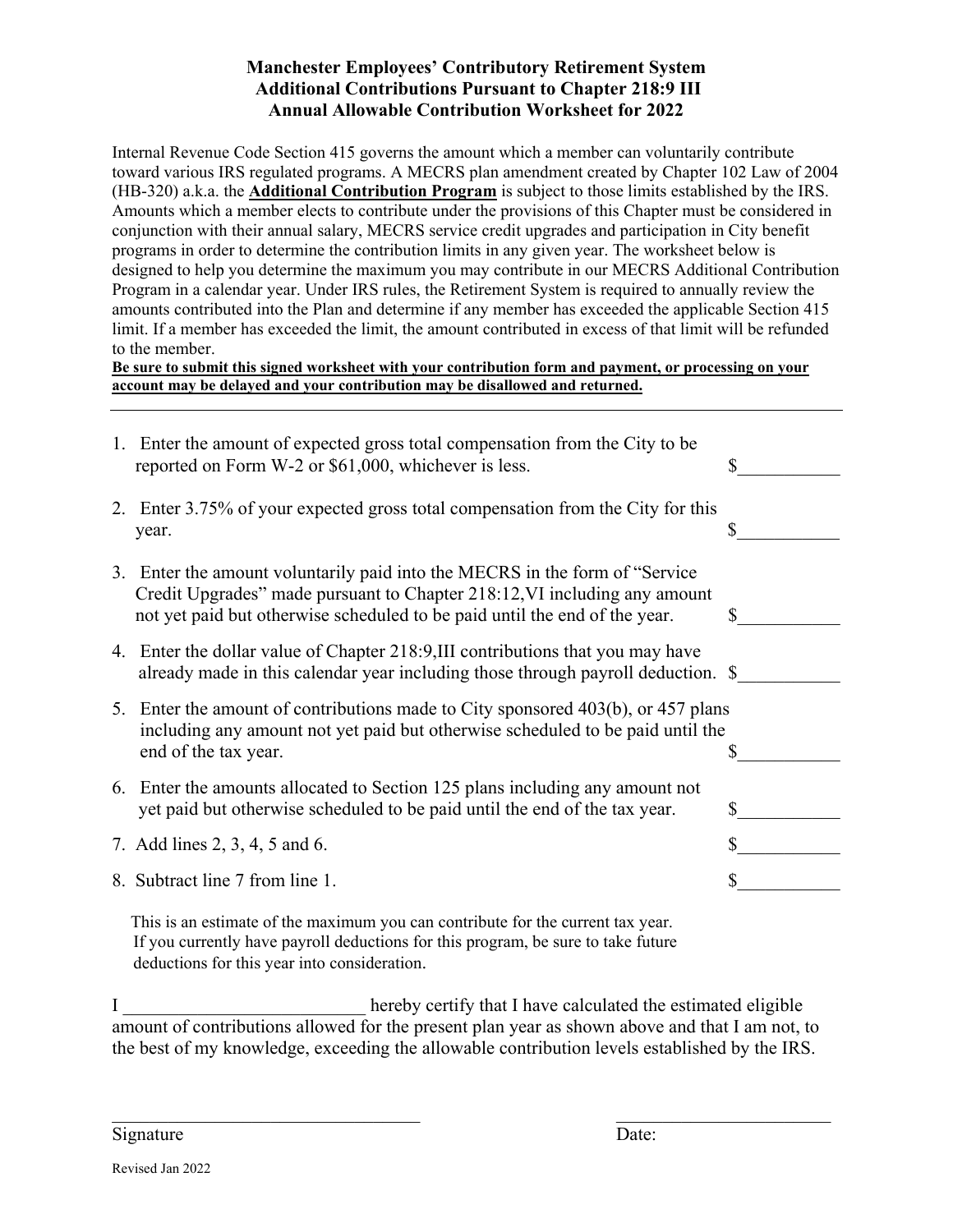## **Manchester Employees' Contributory Retirement System Instructions for Annual Allowable Contribution Worksheet Additional Contributions Pursuant to Chapter 218:9 III**

**Line 1**. The Annual Allowable Contribution rate calculation begins with the lesser of the \*Inflation Adjusted Contribution Limit for a whole year or your projected gross annual salary for that same calendar year. Your year to date gross payroll should appear on your most recent pay stub. If you are only part way through a calendar year, you may need to project what your salary will be for the remainder of the year.

**Line 2.** Regardless of whether the number on Line 1 is the Inflation Adjusted Contribution Limit or your gross annual salary, multiply your gross annual salary by 3.75% and enter that amount on Line2.

**Line 3.** If you have made or plan to make voluntary "Service Credit Upgrades" in this calendar year, enter the total of such contributions in this calendar year on Line 3.

**Line 4.** If you have already made lump sum contributions for "Additional Contributions" in this calendar year, and if you are already making additional contributions via payroll deductions, estimate the total of all year to date contributions on Line 4.

**Line 5.** If you made tax sheltered contributions to an employer sponsored Deferred Compensation Plan, 457(h) for City employees or 403(b) plans for Education Affiliated employees, estimate the total of year-to-date contributions for this calendar year plus any contributions you plan to make in the balance of this calendar year and enter it on Line 5.

**Line 6.** Add together the all employer sponsored tax deferred health and dental premiums you expect to pay for the calendar year through your Section 125 Plan on Line 6.

**Line 7.** Add all of the values entered on lines 2 though 6 on Line 7. This is the amount which cannot be allowed in the calculation of new and additional contributions to your Additional Contribution account in this calendar year.

**Line 8.** Subtract Line 7 from Line 1. The results are the amount in new or additional funds that you are allowed to contribute to your Additional Contribution account for the balance of this calendar year.

\*The Inflation Adjusted Contribution Limit is a value which was originally set at \$41,000 and is adjusted for inflation each year by the Internal Revenue Service. The current amount of the Inflation Adjusted Contribution Limit is shown on Line 1 of the Annual Allowable Contribution Worksheet.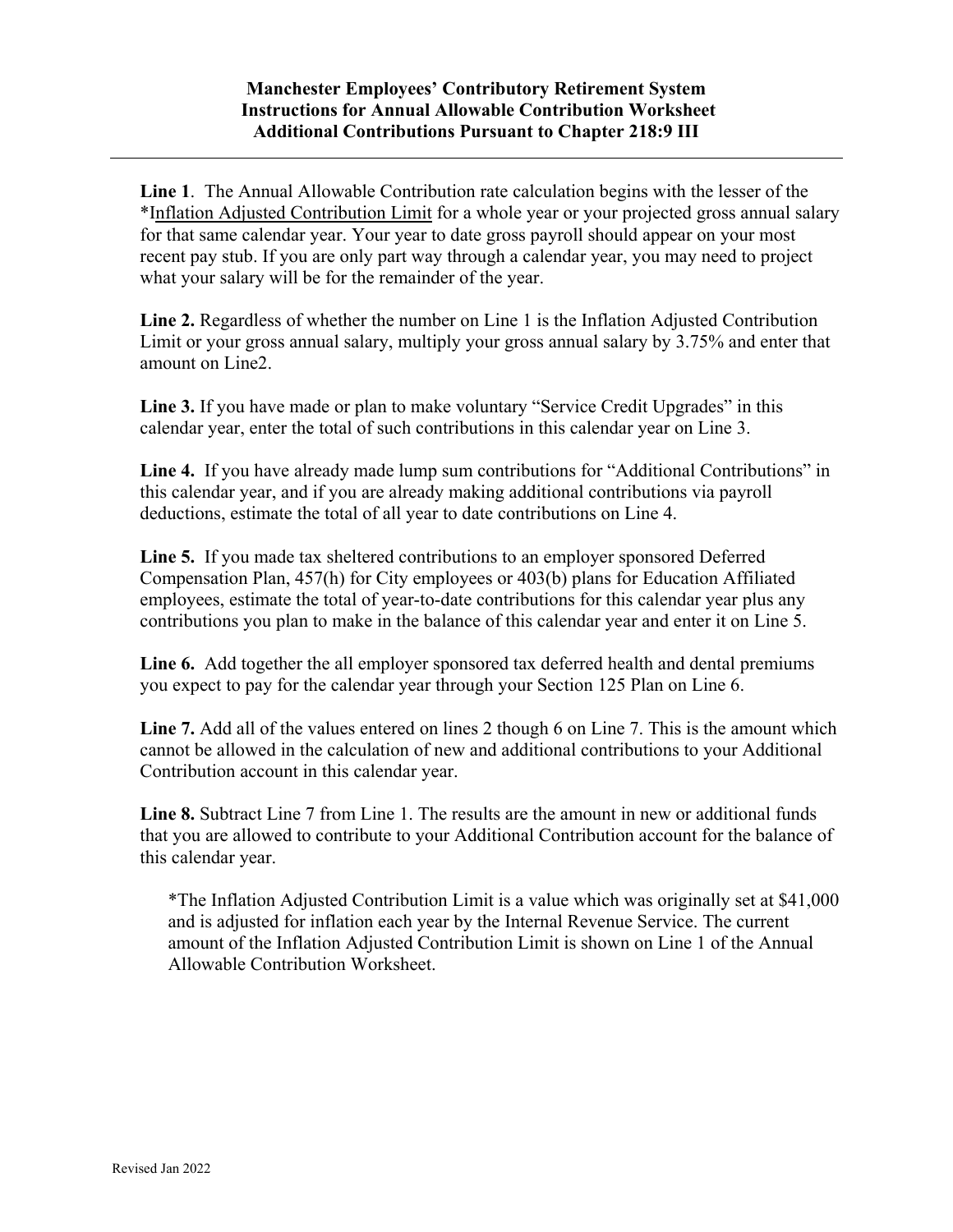## **PART 6: ADDITIONAL EMPLOYEE CONTRIBUTIONS**

**6.1 Purpose:** Chapter 218:9, III as enacted by the Legislature in the 2003 session, provides that subject to the adoption of administrative rules and approval of the Trustees, Members may make additional contributions to the Retirement System prior to termination of active service with the employer to fund an additional annuity benefit or offset the actuarial reduction for early retirement. The purpose of this rule is for the Retirement System to provide for the orderly administration of additional contributions by Members for the purposes set forth above.

**6.2 Additional Benefits:** The maximum benefit that can be purchased is a benefit that combined with the Member's regular annuity will equal up to 50% of the Member's Average Final Earnings at the selected retirement date. Alternatively, a Member can purchase a benefit that will offset the actuarial reduction for early service retirement set forth in Chapter 218:14, I. Members must select either the increased Final Average Earnings Benefit or the early service retirement offset benefit. Members may not purchase additional service. If a Member's additional contributions result in the Member receiving a benefit at retirement that exceeds the limit described above, the excess contributions will be refunded to the Member with regular interest.

**6.3 Calculation of Additional Contributions:** Upon written request by means of an Additional Contribution Request form, the Retirement System will determine the additional contribution to be made by the Member if the Member desires to receive the maximum benefit or to offset the early retirement reduction. The additional contribution will be actuarially determined based on the Member's age, base rate of pay, years of service and other information available at the time of the Member's request. Members will be informed that the actual benefit that the Member will receive if additional contributions are made will differ from the initial projections because at the time of retirement, actual compensation levels and interest rates will differ from the assumptions used in the actuarial calculations. The Retirement System will not automatically recalculate the amount of additional contributions needed to fund the additional benefit. A Member must contact the Retirement System for a recalculation if actual wages differ materially from anticipated levels used in an original calculation. Members will be required to pay an administrative fee to offset the actuarial cost incurred by the Retirement System to calculate the additional contributions. This fee will consist of an initial payment of fifty dollars (\$50) which will be used to determine the amount a member would have to contribute to achieve their desired benefit level. Before a member is allowed to formally commence such payments, an additional fee of one hundred dollars (\$100) will also be required of the member. The payment of the additional one hundred dollars (\$100) shall entitle the member to free recalculations but not to exceed one per plan year.

**6.4 Payment of Additional Contributions:** A Member must complete an Additional Contribution Request form to deposit additional contributions, and file it with the Retirement System. Additional Contributions made by the Member cannot be paid with tax deferred money and rollovers from tax deferred plans are not allowed. Additional contributions, unlike the regular employee contribution, must be made on an after-tax basis. A Member may choose to contribute a lesser amount of additional contributions, or not at all, but not a greater amount. Upon approval by the Board of Trustees, the Retirement System will mail the Member a statement of additional contributions identifying the maximum annual amount that a Member may contribute between January 1 and December 31 of the year. A Member may remit additional contributions through payroll deductions if the City of Manchester is agreeable. Members must provide the City with a copy of their statement of additional contributions. Members whose additional contributions are not remitted through payroll deduction will need to include a voluntary additional contribution form with each of their payments. The Retirement System will not send reminder notices to Members. If the contributions are remitted through payroll deduction, the Member must also notify the City payroll department of the change. Payments for Additional Contributions are limited to active contributing members. Vested deferred members